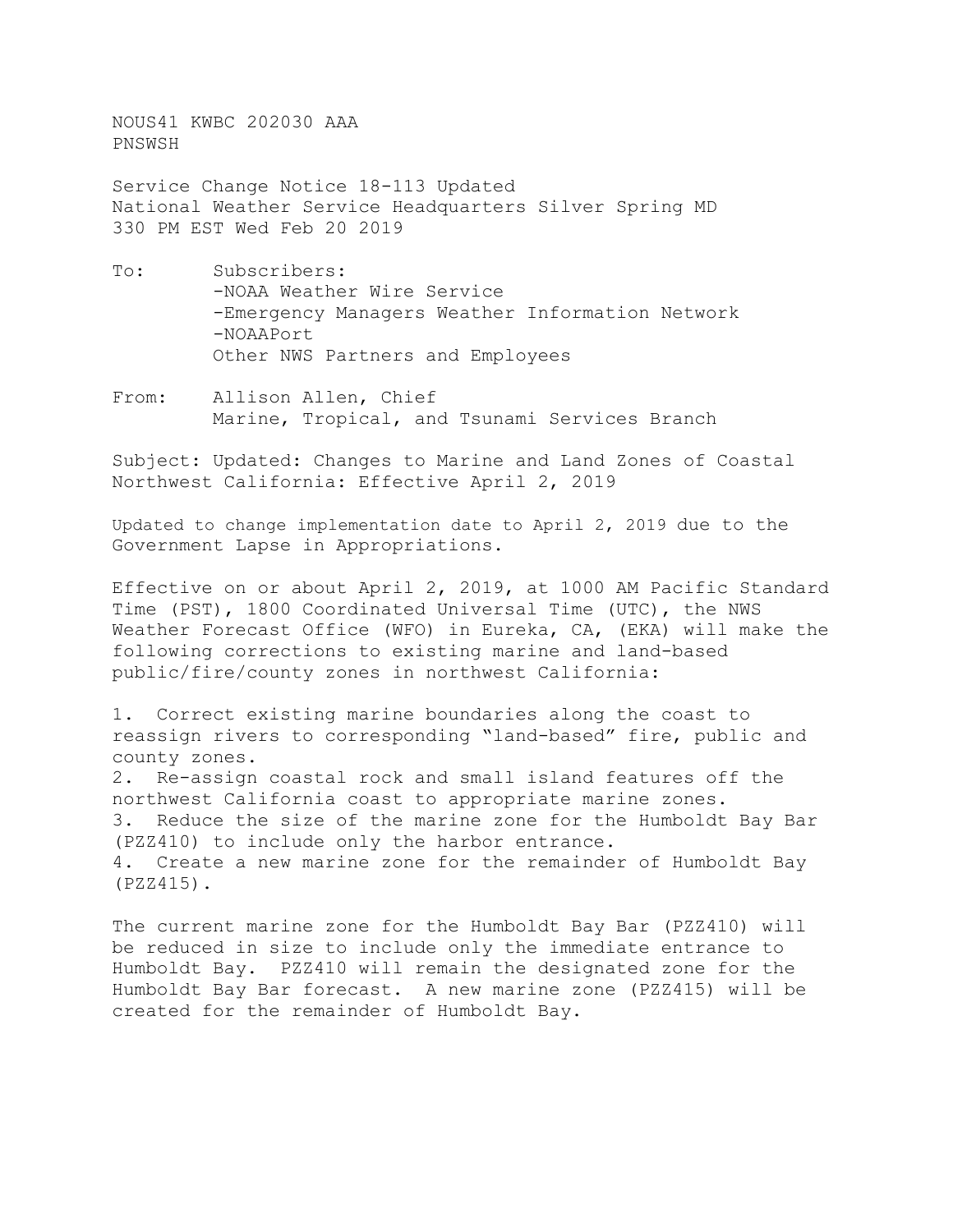Table 1: Summary of Changes/Additions to Marine Zones for WFO Eureka

PZZ356 Coastal waters from Cape Blanco, OR to Pt. St. George, CA out 10 nm

- Rivers flowing to the coast will be reassigned to adjacent land-based zones.

PZZ450 Coastal waters from Point Saint George to Cape Mendocino, CA out 10nm

- Rivers flowing to the coast will be reassigned to adjacent land-based zones. - Large rocks and small islands off the coast will be reassigned to this zone.

PZZ455 Coastal waters from Cape Mendocino to Point Arena, CA out 10 nm

- Rivers flowing to the coast will be reassigned to adjacent land-based zones. - Large rocks and small islands off the coast will be reassigned to this zone.

PZZ410 Humboldt Bay Bar

- Reduced in size to include only the immediate harbor entrance (bar channel).

PZZ415 Humboldt Bay

- New marine zone (excluding harbor entrance/bar channel). - Minor adjustments to borders around Humboldt Bay.

Table 2: Summary of Changes to Fire, Public, and County Zones for WFO Eureka

CAZ201 North Coast

- Rivers flowing to the coast will be reassigned to this zone. - Minor adjustments to borders along Humboldt Bay. - Large rocks and small islands off the coast will be reassigned to adjacent marine zones.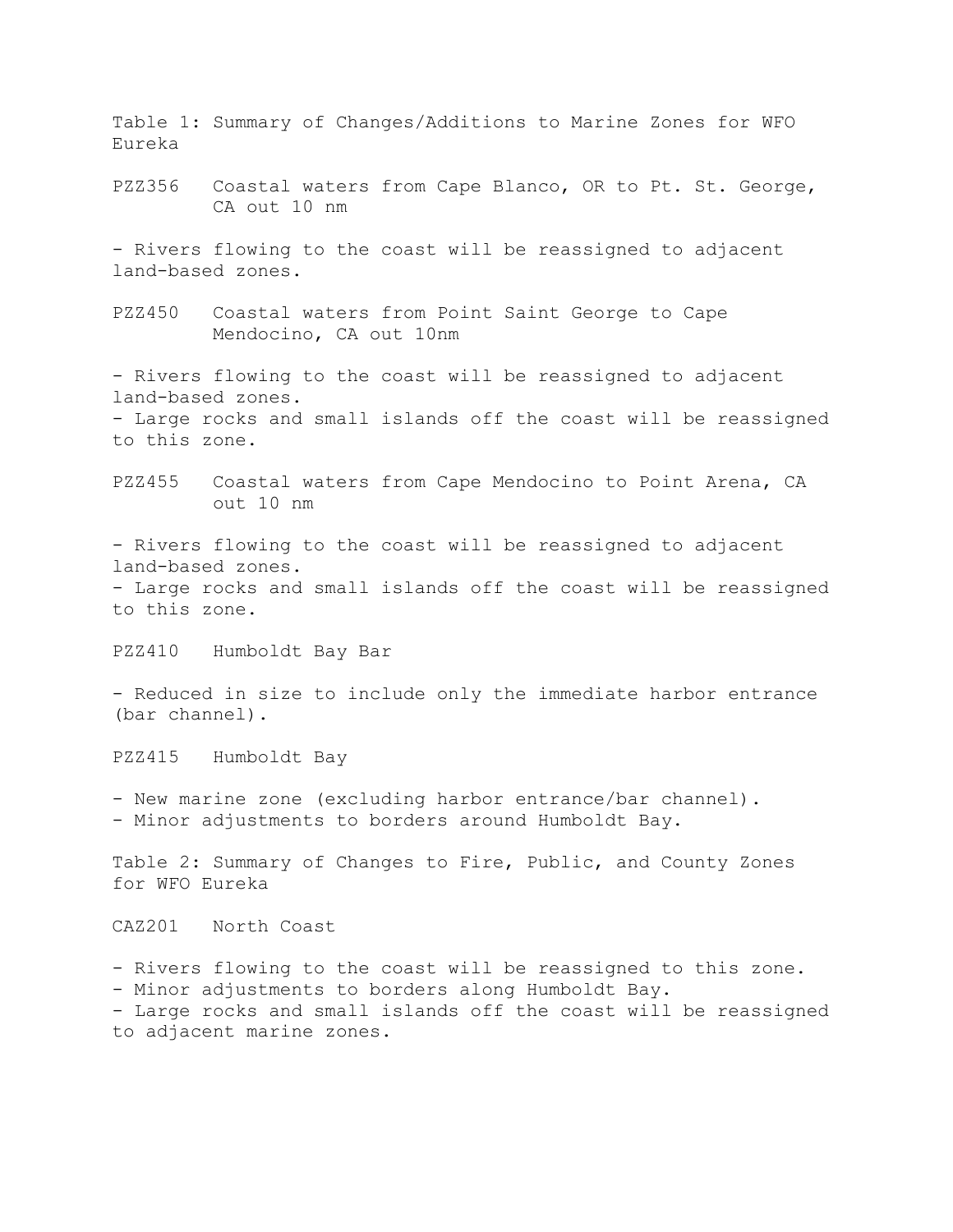CAZ202 Coastal Mendocino

- Rivers flowing to the coast will be reassigned to this zone. - Large rocks and small islands off the coast will be reassigned to adjacent marine zones.

CAZ101 Coastal Del Norte

- Rivers flowing to the coast will be reassigned to this zone. - Large rocks and small islands off the coast will be reassigned to adjacent marine zones.

CAZ103 North Humboldt Coast

- Rivers flowing to the coast will be reassigned to this zone. - Large rocks and small islands off the coast will be reassigned to adjacent marine zones. - Minor adjustments to borders along Humboldt Bay.

CAZ109 Mendocino Coast

- Rivers flowing to the coast will be reassigned to this zone. - Large rocks and small islands off the coast will be reassigned to adjacent marine zones.

3107 Del Norte County

- Rivers flowing to the coast will be reassigned to this zone. - Large rocks and small islands off the coast will be reassigned to adjacent marine zones.

2930 Humboldt County

- Rivers flowing to the coast will be reassigned to this zone. - Large rocks and small islands off the coast will be reassigned to adjacent marine zones.

- Minor adjustments to borders along Humboldt Bay.

3085 Mendocino County

- Rivers flowing to the coast will be reassigned to this zone. - Large rocks and small islands off the coast will be reassigned to adjacent marine zones.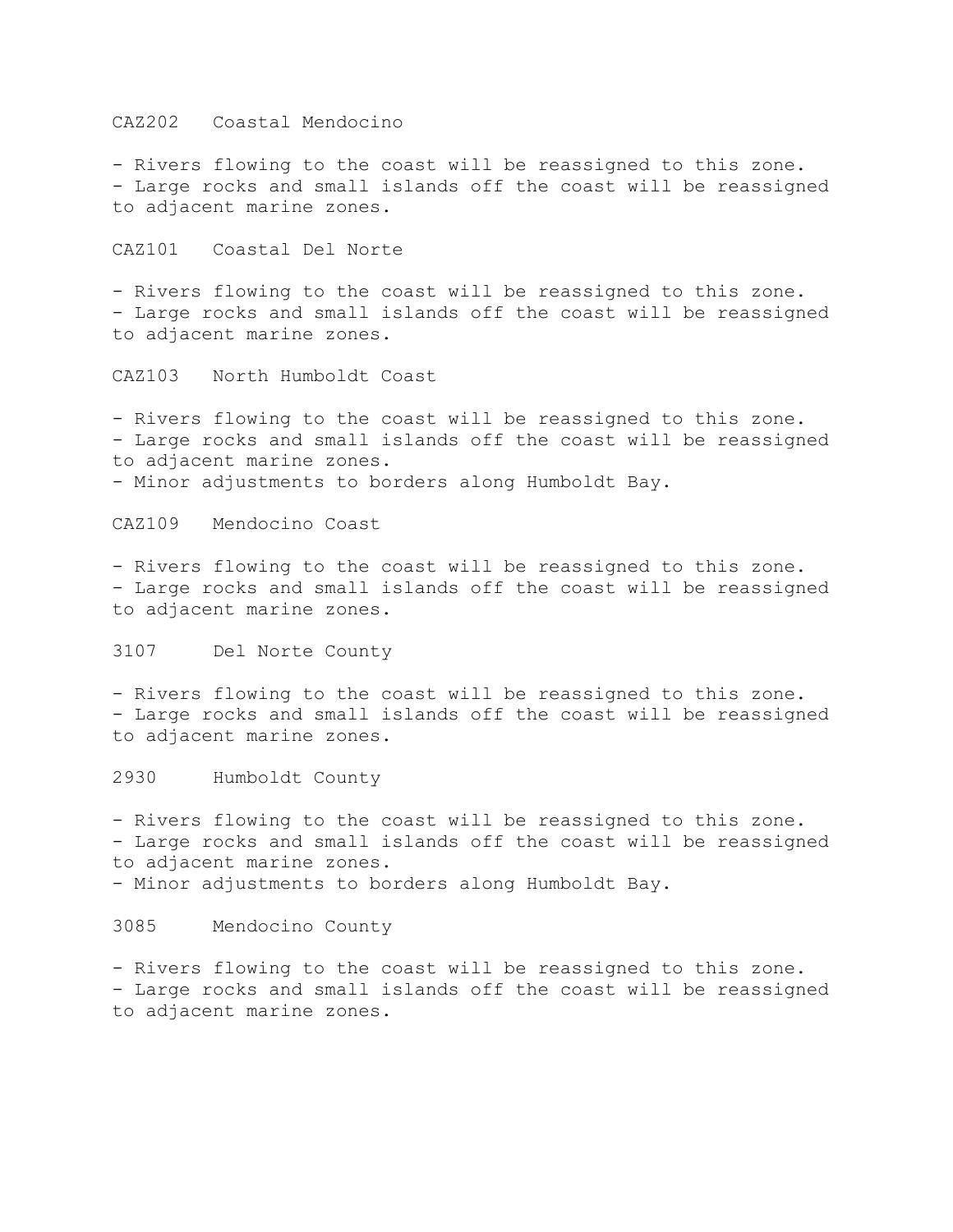Table 3: Text Products Affected by These Changes

| WMO Heading                              | AWIPS ID                                              |
|------------------------------------------|-------------------------------------------------------|
|                                          | CWFEKA                                                |
| FZUS56 KEKA<br>Humboldt Bay Bar Forecast | BAREKA                                                |
| WHUS76 KEKA                              | MMWEKA                                                |
| Special Marine Warning MHUS56 KEKA       | SMWEKA                                                |
| Marine Weather Statement FZUS76 KEKA     | MWSEKA                                                |
| Coastal Waters Forecast FZUS56 KMFR      | <b>CWFMFR</b>                                         |
| WHUS76 KMFR                              | MWWMFR                                                |
| Special Marine Warning MHUS56 KMFR       | SMWMFR                                                |
| Marine Weather Statement FZUS76 KMFR     | MWSMFR                                                |
| Hazardous Weather Outlook FLUS46 KEKA    | HWOEKA                                                |
| Watch County Notification MWUS66 KEKA    | WCNEKA                                                |
| WHUS46 KEKA                              | CFWEKA                                                |
| WUUS56 KEKA                              | SVREKA                                                |
| WFUS56 KEKA                              | TOREKA                                                |
| WWUS56 KEKA<br>Severe Weather Statement  | SVSEKA                                                |
| WWUS86 KEKA<br>Special Weather Statement | SPSEKA                                                |
| FPUS56 KEKA                              | ZFPEKA                                                |
| FPUS76 KEKA                              | NOWEKA                                                |
| WEPA41 KEKA                              | TSUWCA                                                |
| Fire Weather Forecast<br>FNUS56 KEKA     | FWFEKA                                                |
| WWUS86 KEKA                              | RFWEKA                                                |
|                                          | WOUn $(n=1-9)$                                        |
|                                          | Coastal Waters Forecast<br>FZUS56 KEKA<br>WOUS64 KWNS |

Partners and users do not have to take any action to continue receiving these text products.

Users accessing NWS graphical forecasts must download updated zone map shapefiles to correctly view forecasts. Updated shapefiles containing the new marine, public, fire, and county zones are available online at:

<https://www.weather.gov/gis/MarineZones> <https://www.weather.gov/gis/PublicZones> <https://www.weather.gov/gis/FireZones> https://www.weather.gov/gis/Counties

Graphical images of the current and future zone changes are online at:

<https://www.wrh.noaa.gov/eka/marine/misc/webContent.pdf>